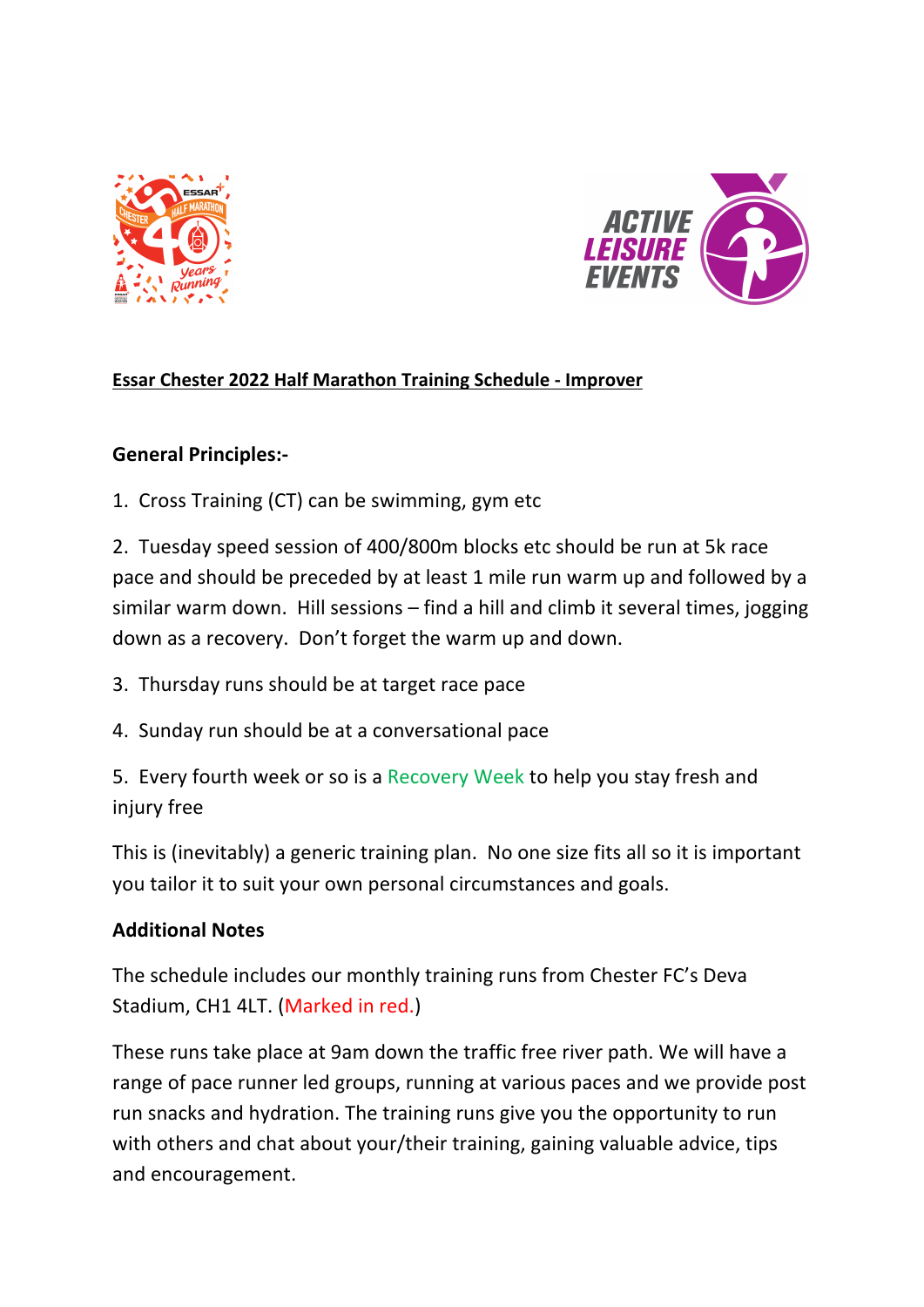| <b>Week</b><br><b>Beginning</b>           | Monday                 | Tuesday           | <b>Wednesday Thursday</b> |                           | Friday | Saturday           | Sunday                                           |
|-------------------------------------------|------------------------|-------------------|---------------------------|---------------------------|--------|--------------------|--------------------------------------------------|
| 7 Feb                                     |                        |                   |                           |                           |        |                    | 6 miles<br><b>Training Run</b><br><b>Webinar</b> |
| 14 Feb                                    | 2 miles jog<br>or rest | 45 min<br>hills   | Cross<br>Training         | 5 miles race Rest<br>pace |        | CT or<br>Parkrun   | 7 miles                                          |
| 21 Feb                                    | 2 miles jog<br>or rest | 7 x 400           | Cross<br>Training         | 5 miles race<br>pace      | Rest   | CT or<br>Parkrun   | 8 miles                                          |
| 28 Feb                                    | 2 miles jog<br>or rest | 30 min<br>hills   | Cross<br>Training         | 5 miles race Rest<br>pace |        | CT or<br>Parkrun   | 9 miles<br><b>Training Run</b>                   |
| 7 March<br><b>Recovery</b><br><b>Week</b> | 2 miles jog<br>or rest | 5 x 800           | Cross<br>Training         | 3 miles race<br>pace      | Rest   | $CT$ or<br>Parkrun | 8 miles or<br><b>Chester 10K</b><br>Race         |
| 14 March                                  | 2 miles jog<br>or rest | 45 min<br>hills   | Cross<br>Training         | 5 miles race<br>pace      | Rest   | CT or<br>Parkrun   | 9 miles                                          |
| 21 March                                  | 2 miles jog<br>or rest | 6 x 800           | Cross<br>Training         | 6 miles race Rest<br>pace |        | CT or<br>Parkrun   | 10 miles                                         |
| 28 March                                  | 2 miles jog<br>or rest | 45 mins<br>hard   | Cross<br>Training         | 6 miles race<br>pace      | Rest   | $CT$ or<br>Parkrun | 11 miles<br><b>Training Run</b>                  |
| 4 April<br><b>Recovery</b><br><b>Week</b> | 2 miles jog<br>or rest | 8 x 400           | Cross<br>Training         | 3 miles race Rest<br>pace |        | $CT$ or<br>Parkrun | 10 miles                                         |
| 11 April                                  | 2 miles jog<br>or rest | $45$ min<br>hills | Cross<br>Training         | 6 miles race Rest<br>pace |        | CT or<br>Parkrun   | 11 miles                                         |
| 18 April                                  | 2 miles jog<br>or rest | 45 mins<br>hard   | Cross<br>Training         | 6 miles race Rest<br>pace |        | CT or<br>Parkrun   | 12 miles                                         |
| 25 April                                  | 2 miles jog<br>or rest | 45 mins<br>hills  | Cross<br>Training         | 7 miles race Rest<br>pace |        | CT or<br>Parkrun   | 13 miles                                         |